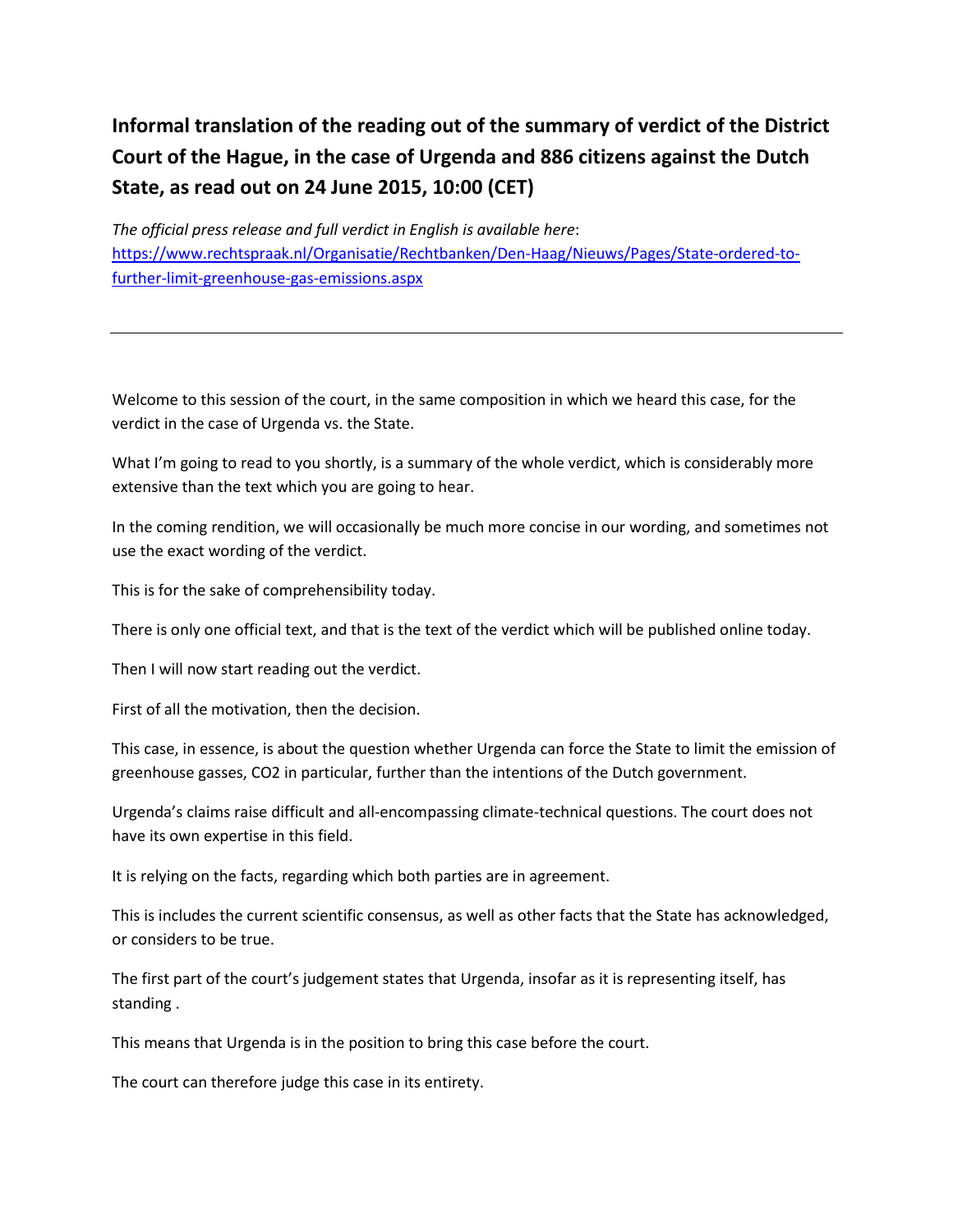The court subsequently sees three main questions in this case, which I shall read out.

The first question: how serious is the problem? What is the scope of the stated danger of climate change?

The second question: does the state have a legal duty towards Urgenda , with regards the stated dangers of climate change, to achieve additional emission reductions.

And the third main question, which will be dealt with if question 2 is answered affirmatively, is this a case which belongs in the courtroom?

As far as the first question, regarding the severity of the climate change problem, the court's judgement is as following:

In climate science, it has been widely accepted since at least 2007, that the emission of greenhouse gasses by humans, especially CO2, through the burning of fossil fuels, such as coal, oil and gas, makes it highly probable that dangerous climate change will occur within several decades, with irreversible and grave consequences for people and the environment.

This climate change will occur in the case of a global temperature rise of more than two degrees Celsius compared to the baseline year 1850.

The danger consists of, among other things, in that the sea levels will rise, that the deserts will expand, and that many species will go extinct from the heat.

For humans, this will lead to deterioration of the food production, and increased heat related mortality, especially among the elderly and children.

Because of the rise in sea level, and increased river discharge, dangerous situations will become more common in the Netherlands as well.

There will also be a higher risk of salinization in the coastal zones, and a decrease in the availability of fresh water suitable for agriculture.

In order to prevent a rise in temperature of more than two degrees, a worldwide reduction, mitigation, of greenhouse gasses is needed.

It has been accepted by science that if the concentration of greenhouse gasses in the atmosphere stabilizes around at what is referred to as the 450 ppm level, there will be at best a reasonable chance, 66%, that the 2 degree scenario will be achieved.

For the sake of convenience, I will now leave out the technical description of what the 450 level consists of.

From these scientific conclusion follows that the industrialized countries, referred to as Annex 1 countries in the sense of the UNFCCC, including the Netherlands, need to have reduce their emissions by 25-40% by 2020, compared to 1990.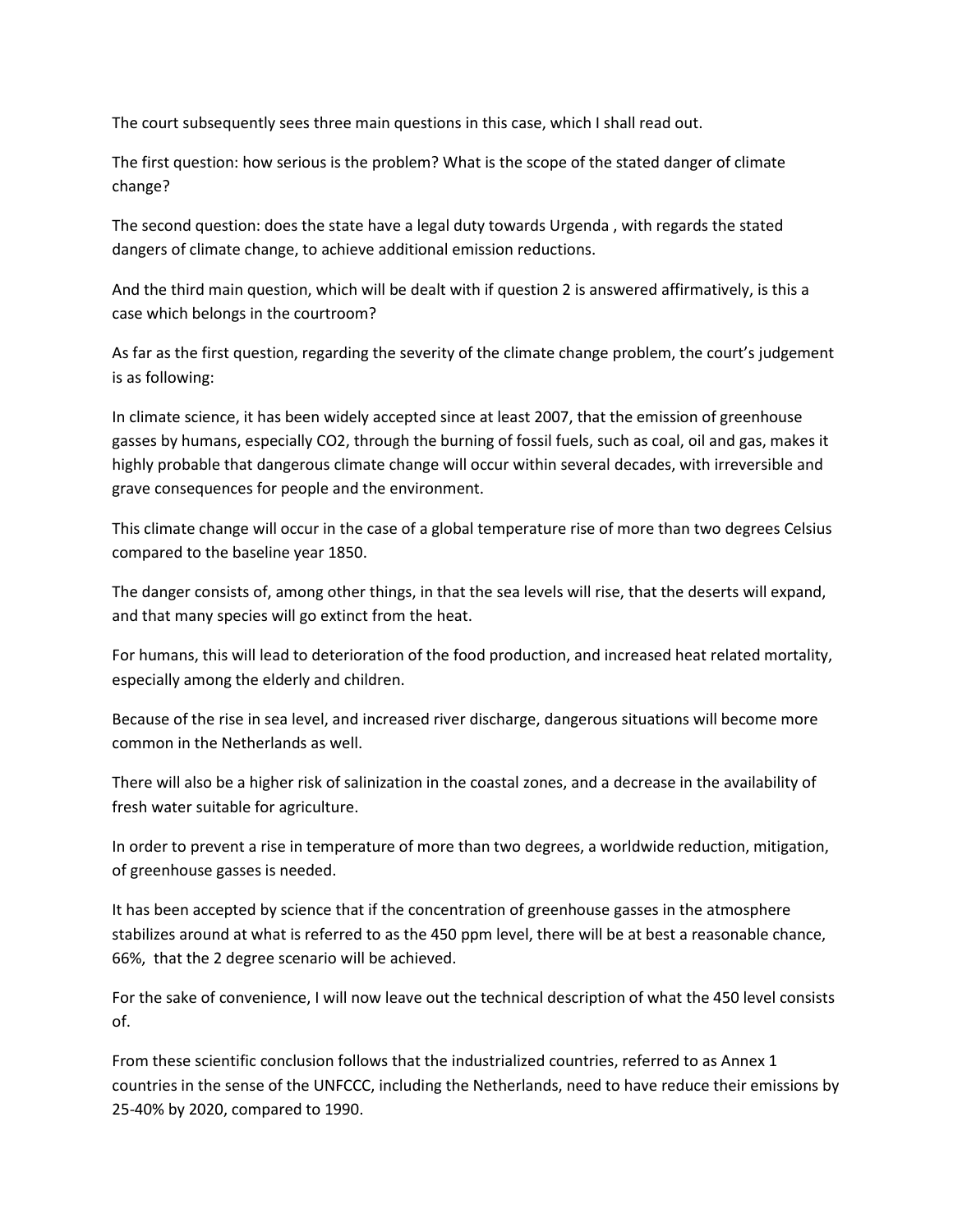It's a fact that worldwide emissions are still increasing and that the planned targets will not be met.

Under the given circumstances, it is a fact that there will be dangerous climate change.

The Netherlands has accepted the two degree target.

With the current targets for 2020, the reduction in the Netherlands will come out to a maximum of 17%, and therefore below the 25-40% target deemed necessary by climate scientists and the international climate policies.

The conclusion of the court, with regards to the first main question, is therefore that this is a serious problem and that a worldwide reduction of emissions is necessary in order to prevent irreversible climate change.

From a scientific perspective, it is necessary for the Netherlands, as an industrialized country, to reduce 25-40% of its CO2 emissions by 2020, compared to 1990 levels.

Then the second main question, which considers the potential legal obligation that the State has towards Urgenda.

The court will answer this question, according to what is referred to as the open norm of Article 162 from Book 6 of the Civil Code, the unlawful act.

Herein, the court takes into consideration the policy freedom which belongs to the State and its agencies, in determining and implementing government policies, also with regards to climate.

The court recognizes that individuals, such as those who Urgenda is representing, as well Urgenda itself, cannot directly call on the international environmental treaties which are relevant here.

For example, the previously mentioned UNFCCC.

Urgenda can also not call directly on Articles 2 and 8 of the European Convention of Human Rights.

However, international obligations of the State, other treaty provisions, and guidelines by the European Union and the principles that lay at its foundation, can indeed play a role in filling in the open norm of Article 162 of Book 6 of the Civil Code.

In this context the principle of endangerment also plays a role.

What does the State need to do to turn around the impending danger?

The principles that are at play here are amongst others those that are laid down in article 3 of the UNFCCC, namely the equity principle, the precautionary principle, and the sustainability principle.

The equity principle states, among other things, that extra effort is asked of countries that have up until now been responsible for most greenhouse gas emissions, and have profited the most from this.

In addition, it follows from the equity principle that future generations need to be taken into account.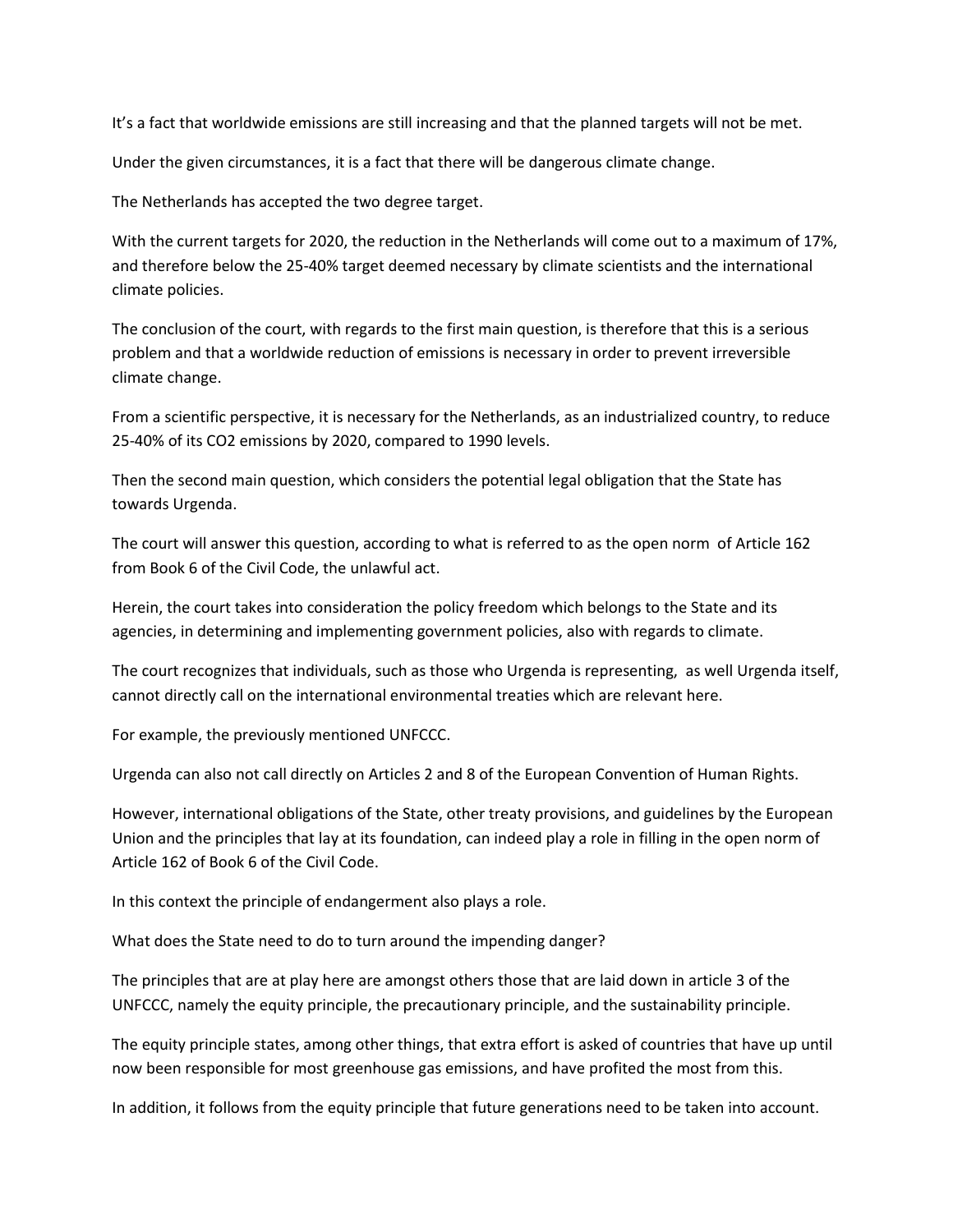Article 191, paragraph 2 of the Treaty on the Functioning of the European Union (TFEU), also contains a number of principles that are important in this case.

Such as the principle of a high protection level, and again, the precautionary principle.

In short: prevention is better than cure.

The State rightfully points out that it is not the actual (co-)causer of the emissions, but that is not decisive.

First of all, on the grounds of Article 21 of the Constitution, the state has a duty to safeguard the protection and the improvement of the living environment.

A duty to protect therefore.

Secondly, it is also within the power of the State to effectively exert control over the Dutch emission levels.

The State therefore plays a crucial role in the transition to a sustainable society.

It is also not decisive that reduced emissions in the Netherlands have only a small effect on global emissions.

After all, all emissions contribute to the total increase of CO2 concentration, and not a single country, small or large, can hide behind the argument, that their efforts alone, will not determine whether dangerous climate change is to be averted.

In addition, the Netherlands, as an Annex 1 country, is one of the countries that should be leading the way.

From the debates held in this case, and the scientific reports endorsed by the State in a general sense, the court has deduced that a reduction target of 25-40% by the end of 2020, compared to 1990, are from a cost perspective, not impossible nor reasonably unacceptable.

Precautions that will have this effect, are therefore not unduly burdensome on the State.

The severity and the extent of the climate problem make it necessary, also given the fact that other solutions to the problem are still lacking, to take short-term mitigation measures and to not wait for measures that will not have an effect until later.

The discretionary power of the State to fulfill its public duties does not significantly alter this fact.

Because after all, as the impending danger becomes larger and more restrictive, that discretionary power will become smaller.

And the nature and extent of this danger is severe.

So to what necessary reduction will that lead us in this case?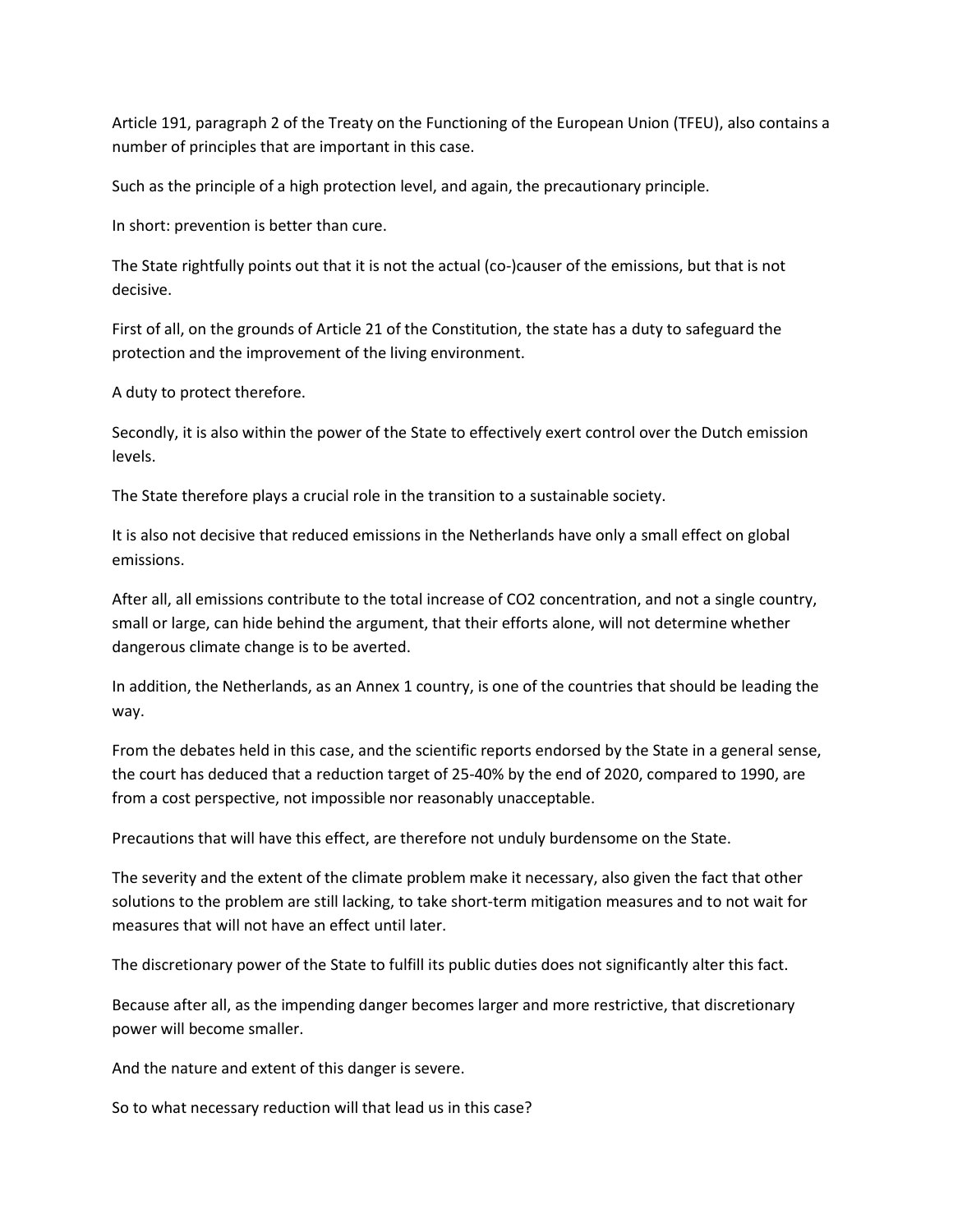The court has taken into account the hard targets, which have been previously endorsed by the Netherlands.

But they also have to respect the freedom of the state to make its own policy considerations.

In this situation, the court considers that within the mentioned range of 25-40%, a reduction to the lower boundary is the minimum that in principle is required.

This comes down to an emission reduction of at least 25% by 2020 compared to 1990.

The court has determined that the Netherlands' obligations within the context of the European Union, based on the ETS regulations on trade and emission rights, should not lead to another judgment.

This regulation does not, according to the judgment of the court, stand in the way of taking further reduction measures.

Other EU countries that are also bound to these regulations, such as Germany, the United Kingdom, and Denmark, have accepted targets in their national policies that surpass the percentages proposed to them in the context of the EU.

It is also not at all certain, that stricter climate policies will seriously harm our competitive position, or to companies leaving, or that it would have an insufficient effect in a European or international context, supposed dangers that the State put forward in its defense.

But even if this were the case, these grounds are insufficient to assume that the Netherlands is not neglecting its duty of care.

The court is answering the second main question, which was stated earlier, as follows:

The state has in principle, not taking into consideration the answer to the third question still to be discussed, a legal obligation towards Urgenda to make sure that emissions in the Netherlands will be cut by at least 25% compared to 1990 by the end of 2020.

In other words, reductions lower than 25% would be unlawful towards Urgenda.

That brings me to the third question in this case, which is about the separation of powers within the State, also called the trias politica.

For many, the question will arise whether this matter is suited to be decided by a non-elected judge.

The state has argued that this is essentially a political matter that, in this form, does not belong in the court room.

The court's consideration is the following:

Dutch law doesn't know an absolute separation of powers, in this case between the executive branch and the judicial branch.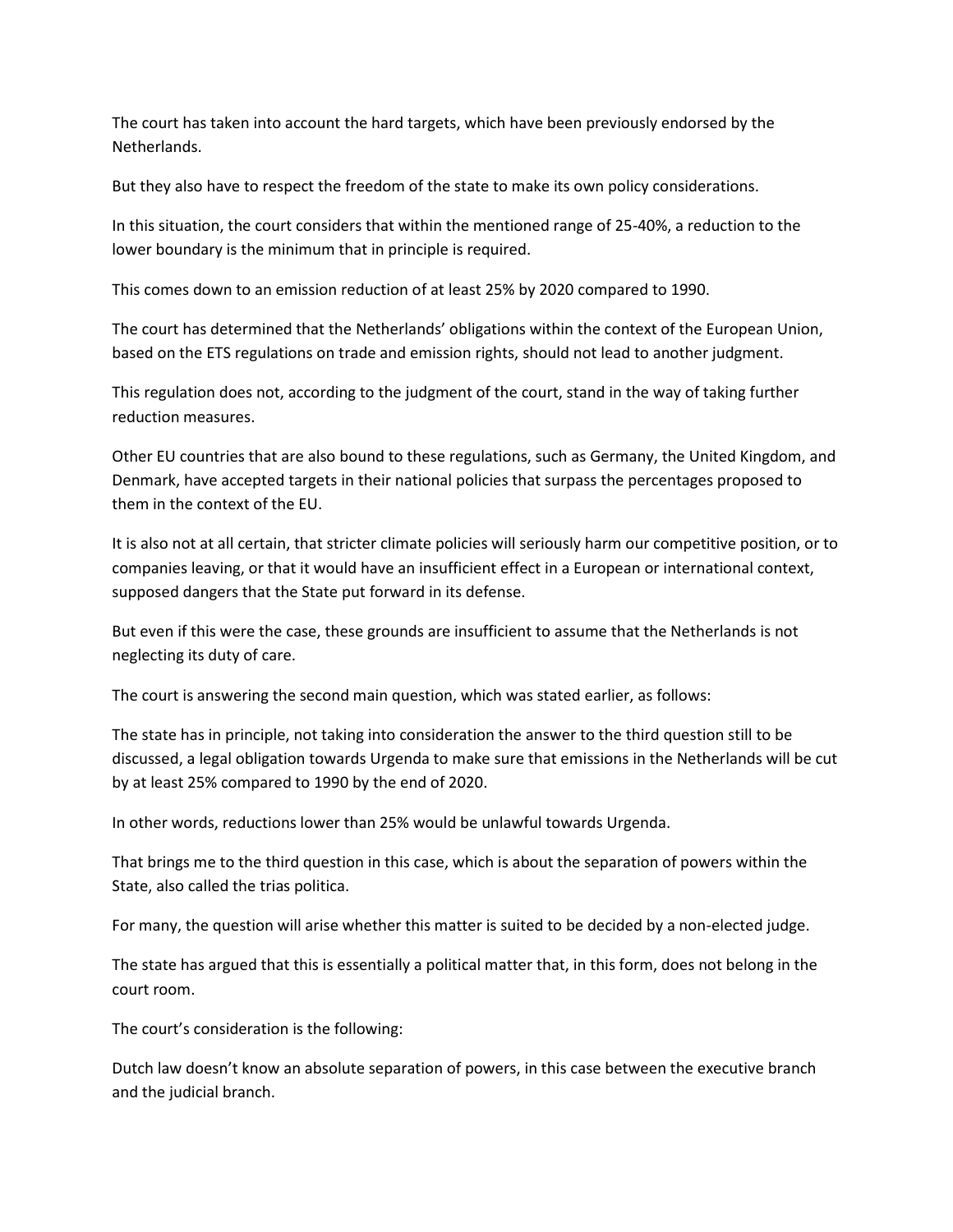It is better to say that there is a division of responsibilities, between these two branches and the legislative branch, with the goal to achieve a balance between these powers.

In a general sense, none of these branches has precedence over the others.

These branches do have their own assignments and their own responsibilities.

The court offers judicial protection and decides in legal disputes.

The court is in fact required to do this, if this is requested to do so.

It is an important characteristic of a state governed by the rule of law that even independent, democratically legitimated and controlled political institutions, can, and sometimes even must, be judged by an independent judiciary.

A judge cannot enter into the political domain, with its corresponding considerations and choices.

He must, independently of any political agenda, restrict himself to his domain, the application of the law.

The court is able to rule in this case, on grounds of the legal responsibility of the court to offer judicial protection against imminent unlawful behavior, also in cases against the government.

The court does need to exercise restraint, if the court order would lead to policies with consequences for third parties, which are difficult for the court to oversee.

But it is here also the case that, since the severity of the danger increases the legal duty of the government, there are also fewer reasons for such restraint by the court.

However that may be, the exercise of restraint does form an additional reason to minimize the reduction to at least 25%.

The answer of the court to the third main question is therefore, that the trias politica is not a decisive counterargument.

The court has now answered the three main questions, and on this basis has answered the three separate claims.

The requested declaratory judgements cannot be granted.

Urgenda does not have an independent interest there, because it is in essence about the reduction levels, and this has, as has been said, been granted for at least 25%.

Urgenda's claim with regard to certain means of publication of the verdict, the order to inform, will not be granted.

Given the result of the Urgenda's case, the 886 individual people on whose behalf Urgenda is also acting, do not have a sufficient personal interest in this case.